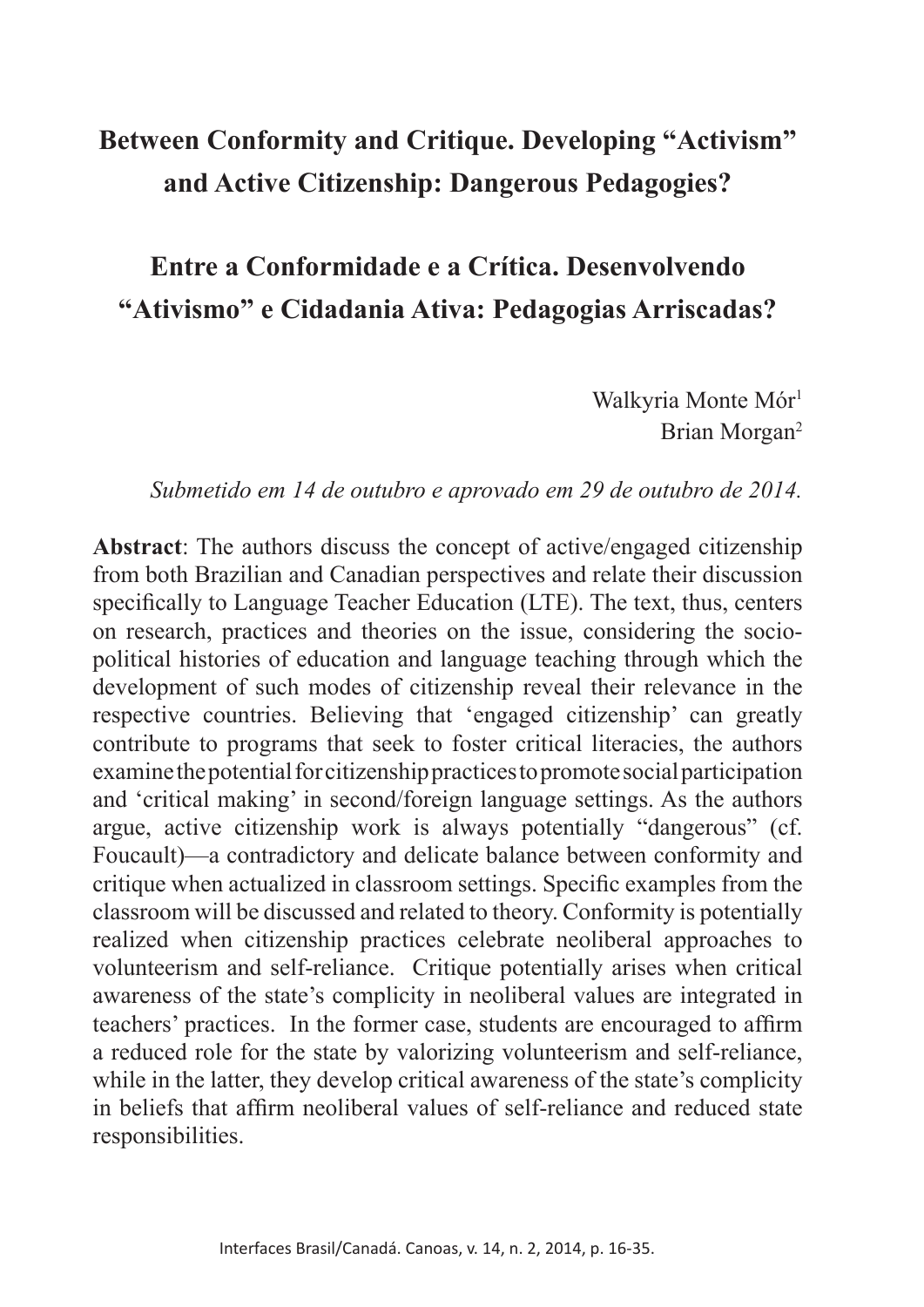**Keywords**: active citizenship; critical education; teacher education; language teaching

**Resumo**: Os autores discutem o conceito de cidadania ativa/engajada a partir das perspectivas brasileira e canadense e relacionam essa discussão especifcamente à formação de professores de línguas. Dessa forma, o texto concentra-se em pesquisa, prática e teorias sobre o tema, levando em conta as histórias sóciopolíticas da Educação e do ensino de línguas, por meio das quais o desenvolvimento dessas modalidades de cidadania revelam as suas relevâncias nos respectivos países. Ao defender que a noção de 'cidadania engajada' traz grandes contribuições aos programas que buscam adotar letramentos críticos, os autores avaliam o potencial das práticas dessa visão de cidadania para a promoção de participação social e do 'fazer crítico' em contextos de línguas estrangeiras/segunda língua. De acordo com os argumentos dos autores, cidadania ativa é sempre potencialmente 'perigosa' (ref. Foucault) — um equilíbrio contraditório e delicado entre conformidade e crítica em contextos de sala de aula. Exemplos específcos de sala de aula são discutidos e relacionados à teoria neste artigo. O potencial da conformidade é compreendido quando as práticas de cidadania respondem a abordagens neoliberais no desenvolvimento de voluntarismo e autoconfança. Nessas, embora incentivados, os estudantes têm um papel reduzido. O potencial da crítica se evidencia quando as práticas dos professores não negligenciam a cumplicidade do estado em valores neoliberais. Essas práticas possibilitam desenvolver a consciência crítica dos aprendizes sobre essa mencionada cumplicidade, sobre as crenças que afrmam valores neoliberais de autoconfança e a percepção de que suas próprias responsabilidades são reduzidas.

**Palavras-chave**: cidadania ativa; educação crítica; formação de professores; ensino de línguas.

## **Introduction**

Is everyone born a citizen? Is it viable to expect that schools work on citizenship if this is taken as a natural social right enjoyed by all? Why has citizenship become a topic of scholarly and pedagogical interest at this point of time? These are interrogations that guide this paper, but it should frst be noted that despite the breadth of the questions, the refections and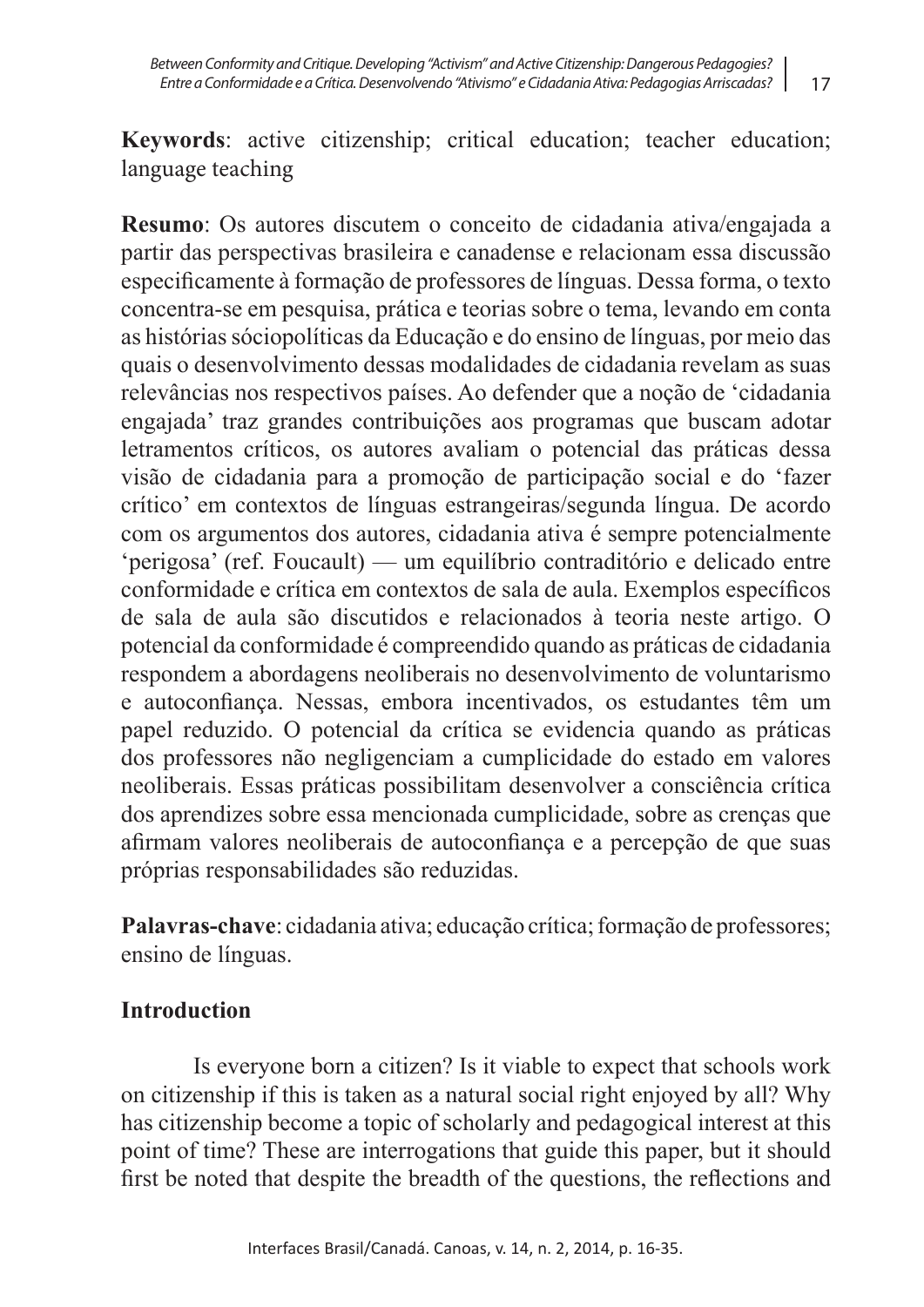arguments that support the response to them here are intended to be situated, framed by each of the author's personal and professional experiences within and beyond the classroom. In common, the area of citizenship studies is one that both authors have explored through their work in English Language Teaching (ELT) and Language Teacher Education (LTE). Also in common, both authors view citizenship studies through a shared interest in critical literacies and through their ongoing collaboration in research projects such as the National Project for Teacher Education: New Literacies, Multiliteracies and the Teaching of Languages<sup>3</sup> (*Projeto Nacional de Formação de Professores: Novos Letramentos, Multiletramentos e Ensino de Línguas*, 2009) and the Brazil-Canada Knowledge Exchange Project: Developing Transnational Literacies<sup>4</sup> (2011). These types of collaborative projects, in which transnational and international insights are generated, are also important opportunities to re-examine locality at both the institutional and nation-state level; that is, through transnational dialogue, we are better able to appreciate the socio-historical factors that have uniquely conditioned the roles and responsibilities each of us associates with the notion of active citizenship; similarly, our ongoing collaboration has helped us understand the specifc institutional constraints and opportunities within which each of us must conceptualize and develop critical citizenship literacies.

The situated experiences that have shaped Morgan's citizenship work begin in the 1990's and his teaching of English as a Second Language in government-funded adult ESL programs in Toronto (MORGAN 1998, 2002), one of the most racially and ethnically diverse cities in the world, and the most popular destination for newcomers to Canada. Within this setting, Morgan's emerging critical awareness arose through his concerns over infantilizing content and passive citizenship practices that aligned with government policies and curricula such as the Language Instruction for New Canadians (LINC) program and the Canadian Language Benchmarks from which LINC is organized (FLEMING; MORGAN 2011, MORGAN; FLEMING 2009). Since joining the faculty of York University in 2001, and transferring in 2009 to Glendon College, a bilingual (French-English) liberal arts college affliated with York, Morgan's conceptualization of active citizenship has been shaped by Glendon/York's content-based English for Academic Purposes (EAP) program.

Inspired by Benesch's (2001) notion of Critical EAP, Morgan's approach aligns with the pedagogical duality of conformity and critique, which is foregrounded in the title of this article. Critical EAP,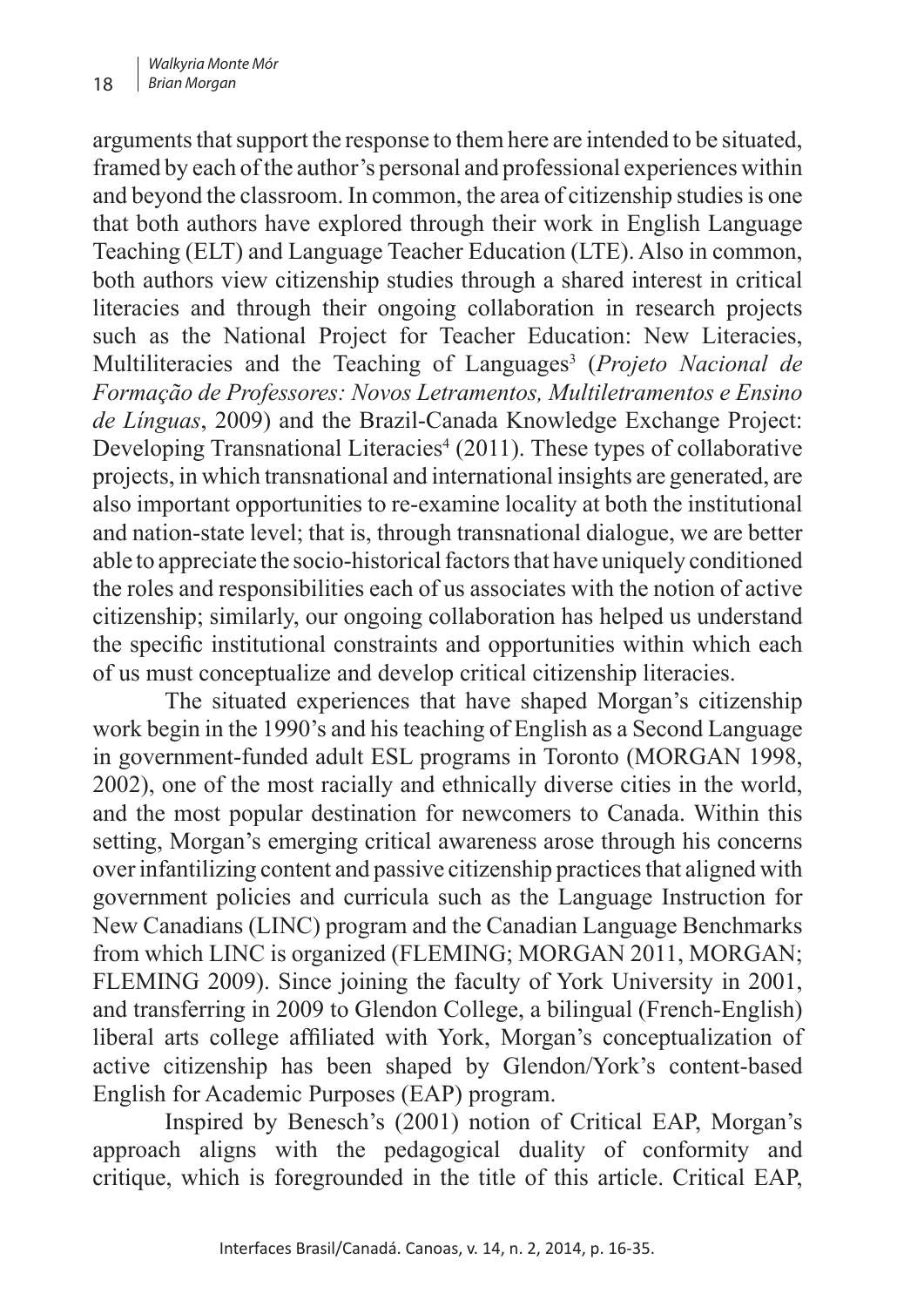as "conformity", requires us to help English language learners acquire the specialized texts, genres and pragmatic norms needed to participate in academic discourse communities. As "critique", Critical EAP helps students recognize the partiality and contested nature of these disciplinary practices, from which students are encouraged to question and challenge disciplinary and institutional conditions, especially when their own interests are at stake. In a later section of this article, Morgan will describe a group EAP project that he has implemented—the "Get Involved" project—and how it aspires to foster both conventional academic language profciencies but also critical citizenship awareness through volunteerism and community engagement. The "danger"  $(cf. Foucault)<sup>5</sup>$  in such projects is that they traverse, again, a precarious tightrope of conficting agendas. Conformity, for example is potentially realized when citizenship practices celebrate neoliberal approaches to volunteerism and self-reliance, in effect, affrming and supporting a reduced role for the state in reversing social inequalities. Critique, in contrast, potentially arises when critical awareness of the state's complicity in promoting neoliberal values (i.e. entrepreneurial identities, self-reliance) are integrated in teachers' practices (CORSON 2002, CLARKE; MORGAN 2011). This is the situatedness and challenge of Morgan's citizenship project.

For Monte Mór, the ideas of critical citizenship and a critical language education project for Brazilian schools have been crucial since the 1990s, concerns that have led her to focus on such themes in her studies and research. Since her graduate studies she has analyzed the teaching of English in Brazilian elementary and secondary schools from a philosophy of education perspective and investigated the interpretive habitus of university students, proposing curricular changes and a differentiated literacy at the university and schools. In both cases, the investigations occurred in the English language area where her views of the conformitycritique relationship arose within proposals for new research focuses in this area, thus breaking the strictly linguistic view that had prevailed in Brazilian curricula so far.

Later, she co-authored the Brazilian National Curriculum for Secondary Schools - Foreign Languages (Monte Mór; Menezes de Souza 2005) in which the ideas of new literacies, multiliteracies, critical literacies, global-local notions and active citizenship are proposed. Subsequently, concerned about public school students' social exclusion and teacher preparation for the acknowledged changes in Elementary and Secondary

19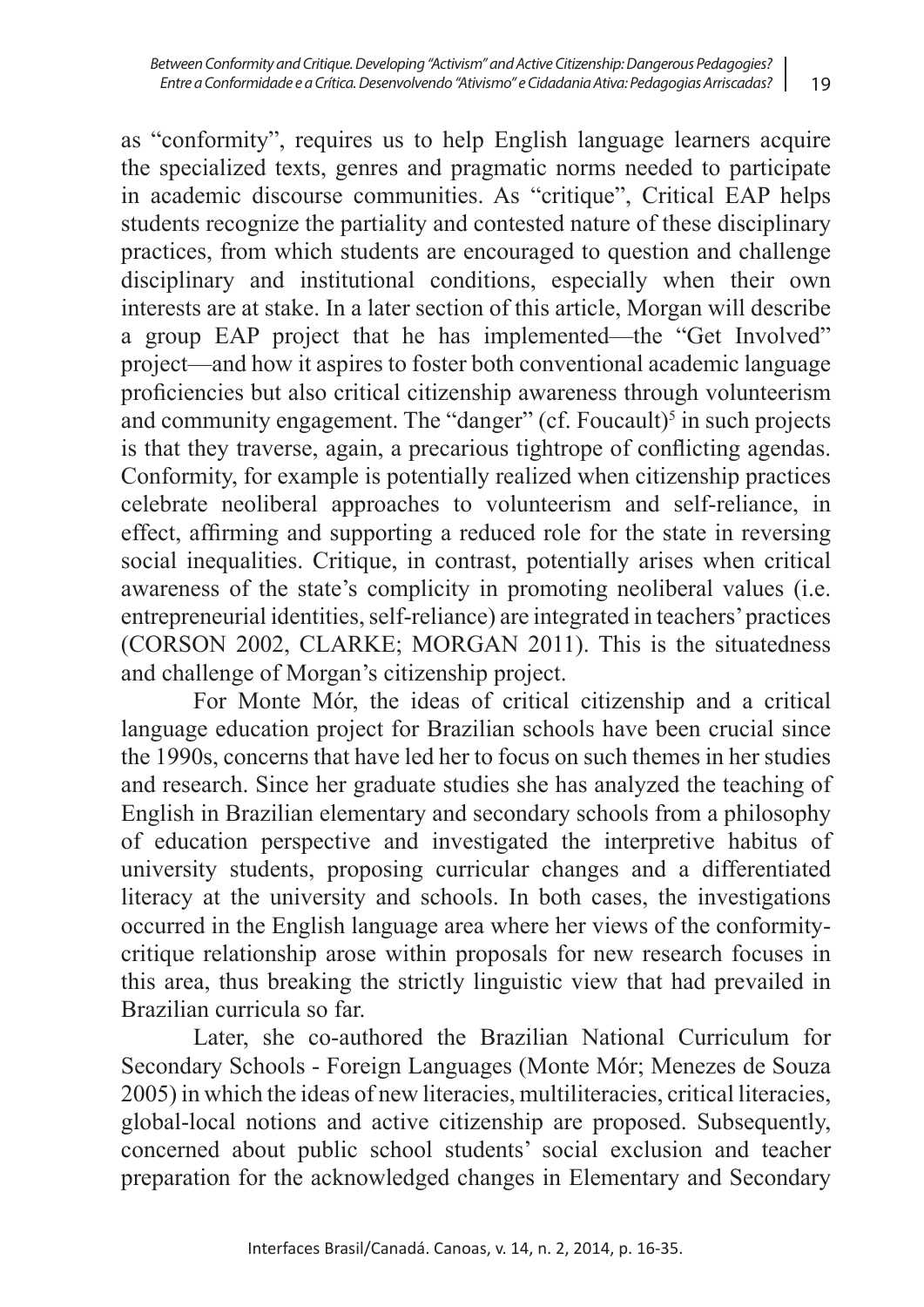schools in Brazil, Monte Mór co-founded the National Project for Teacher Education: New Literacies, Multiliteracies and the Teaching of Languages (*Projeto Nacional de Formação de Professores: Novos Letramentos, Multiletramentos e Ensino de Línguas*. Monte Mór; Menezes de Souza, 2009). This project has led to partnerships, such as the one with Canadian academics, under the direction of Brydon (2011), in the Brazil-Canada Knowledge Exchange Research Project: Developing Transnational Literacies, which has enabled the widening of research scope in Brazilian and Canadian research in languages and education.

It is important to consider the specifcities of citizenship in the Brazilian context. In Brazil, it has been a common sense assumption that having Brazilian nationality entitles one to citizenship. According to this reasoning, being a citizen would imply living in a city and participating in its trades and political decisions, as in the old Greek meaning of the term. This view could actually refect some of the current notions debated around the theme, had historical records not shown social and political changes in this type of participation (CARVALHO 2002). Nineteenth century lexical studies indicate that two terms circulated in the written and oral communication in both Portugal and Brazil: citizen and noble (BLUTEAU 1728; PINTO 1832; SILVA 1813). The former was the generic way to refer to the origin and transit of the common subordinates of the empire; the latter designated the individuals that had privileges in the empire. From 1822 on, when Brazil became independent from Portugal, the ideas embedded in 'citizen' and 'citizenship' have been competing for resignifcation in Brazilian social and political discourses, taking part nowadays in debates concerned about adding action and engagement to the conception based in rights and responsibilities. Other reasonings have also arisen in relation to the topic. For example, engaged citizenship has been advocated in Brazil as a response to a historical and political depiction that involved centuriesold infuences from the Jesuits and colonizers, added by the recent military dictatorship (MONTE MOR 2013). Much has been identifed from the three infuences about power relations within school and out-of-school learning and relationships.

In recent investigations on 'active citizenship' programs for schools in Brazil, it was possible to show that teachers generally value the ideas, though expressing some restrictions or constraints. To cite three of their reservations, respondents: (a) think that the 'rights and responsibilities' concept is the official one requiring no change or addition; (b) find it hard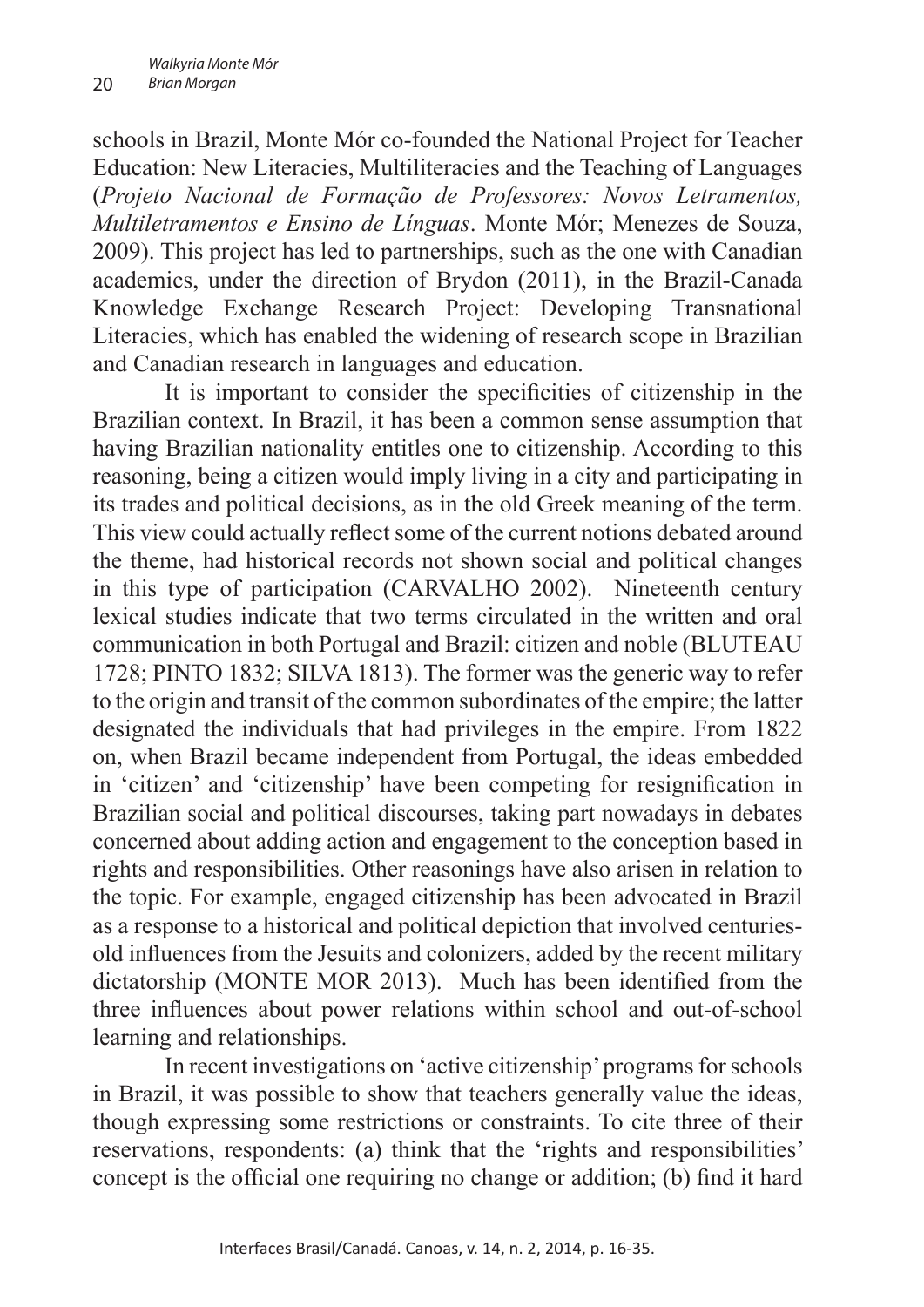to work with the new concept, considering that they don't feel prepared to work with its underlying theories and practices; (c) question whether the proposal promotes critical education or whether it responds to neoliberal interests and needs, instead. We suggest that these responses convey, respectively: resistance, caution, and skepticism. Nevertheless, these responses make it clear that at least two clarifcations should be made in citizenship programs and policies. The frst relates to the justifcation of the focus on active citizenship, considering that it represents a different concept from the one that Brazilian teachers had been prepared to implement in schools. The second is related to the distinction between conformity and critique embedded in the notion of citizenship, considering the ambiguities often found in the discussion and practice of such issues.

## **Engaged citizenship in Brazilian language education**

A constraint identifed by teachers in the aforementioned 'active citizenship investigation' informs their feeling of unpreparedness to work with the underlying theories and practices of the engaged citizenship proposals. Some considerations are raised here to frame this reaction. The policies for the teaching of foreign languages in Brazil are rooted in enlightenment and liberal ideas. According to Saviani's account of the history of Brazilian pedagogic ideas (2008), the teaching of foreign languages followed the enlightenment idea that, at the very beginning of Brazilian language teaching, aimed at contributing to the education of the "perfect noble" and the "perfect merchant". The citizenship premises of that period did not yet embrace the ideals of wide social participation as they concentrated on a specifc elite. Another fact helps to contribute to the explanation for the language teachers' cautious response to an idea of citizenry that escapes the conventional one. It is the fact that foreign languages policies of the last decades in Brazil bear the infuences of bilingual education projects developed in the USA. The transferability of these American-rooted policies has proven to be ambiguous, especially when adopted in foreign territories. If on one hand, they have enabled participation through communication in the same language, on the other, this participation has not always occurred in equal terms. Crawford's thesis (1998) would probably present an explanation for the latter possibility. It argues that bilingual education ideologies tend to marginalize the status of the foreigner or outsider in the USA, an idea that explains the feeling of

21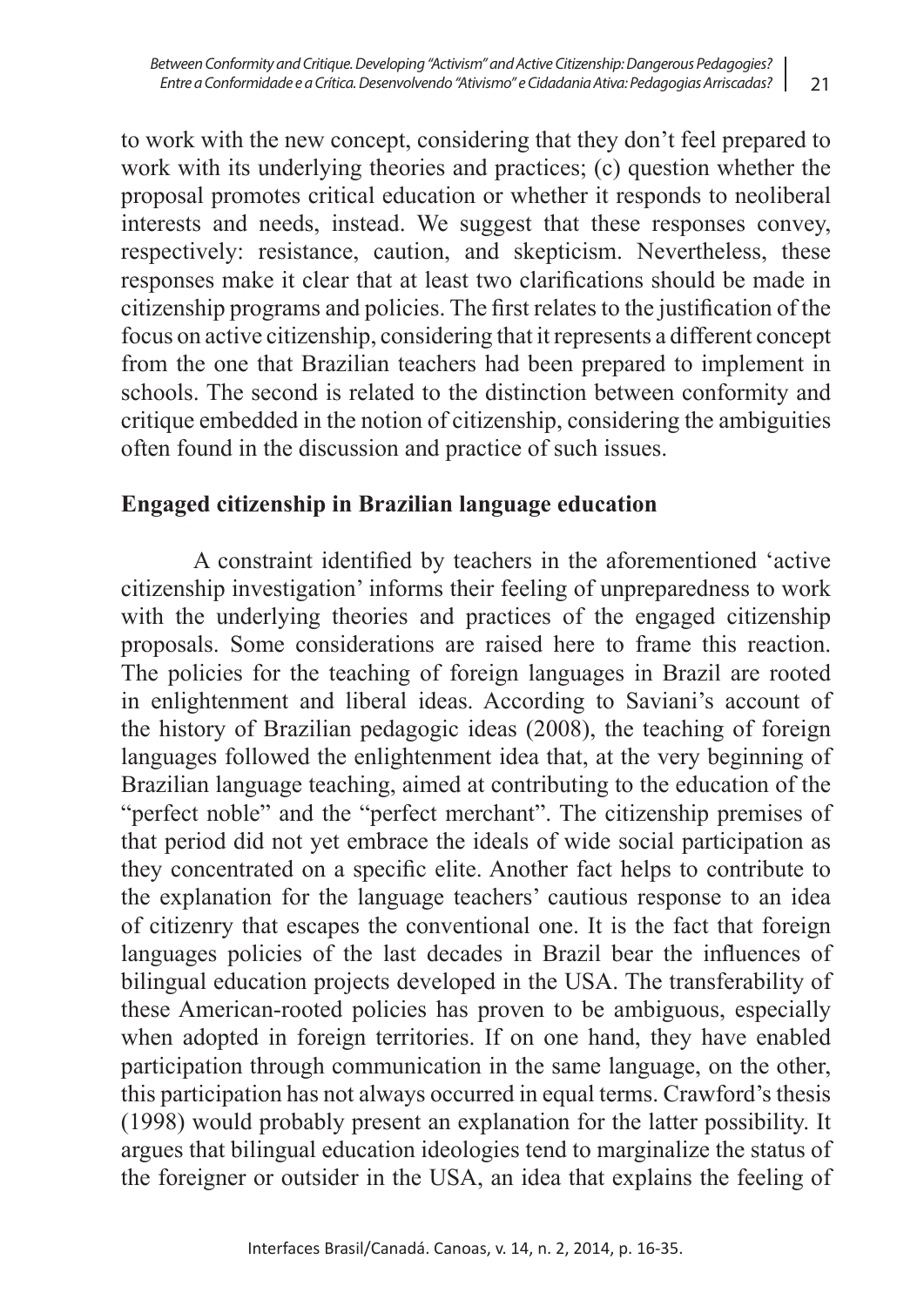disadvantage that may be developed in foreign language learners in Brazil.

In his recent studies about cosmopolitan cultural capital, Windle (forthcoming) evidences the distinctions between intra-class divisions in Brazilian elites' schooling. He asserts that the educational practices of ruling-class families in Brazil "have been marked by a heavy investment in learning English and in international travel to 'frst world' destinations for educational purposes since the 1990s" (p 3). To him, fuency in English is seen as "a cultural capital that occupies an important place in the order of Brazilian symbolic goods", a prestige that is recognized by both the elites and other social classes.

Other evidence of the wide debate around knowing a foreign language, participation and citizenship is found in studies about globalization. The phenomenon of globalization has perpetuated the premise that knowing English may represent advantages, such as opportunities and social status, within a context where the English language has undeniably assumed a central role in communication, business and interaction with speakers of other languages. However, in the areas of critical applied linguistics, language and education, culture, and certainly literacies, there has been great concern about the unbalanced equation that has been disseminated through globalizing goals, ideologies and praxis. Therefore, there has been great effort to resignify the teaching and learning of English as a foreign (or additional) language in various locations in the Western world. The relevance of this language as a cultural capital and a requisite to economic growth has been recognized at the same time that universalization, standardization and convergence have been identifed as some of the problematic characteristics that the language politics bear. Issues of strength, power and hierarchies embedded in those policies have represented the values and interests of the dominant classes of the West. Researchers such as Luke, Woods, and Weir (2013) reinforce the unbalance in those policies by stressing that some of their problems lie in the observation that knowledges, abilities, capacities and cultures other than the standard ones are denied and marginalized, not representing the social and cultural differences of ethnic and cultural minorities. All of these assertions seem to advocate for less unequal education, leading to revisions that could favor critical education and the development of a perspective of citizenship that envisages action, engagement and critique in schools and societies.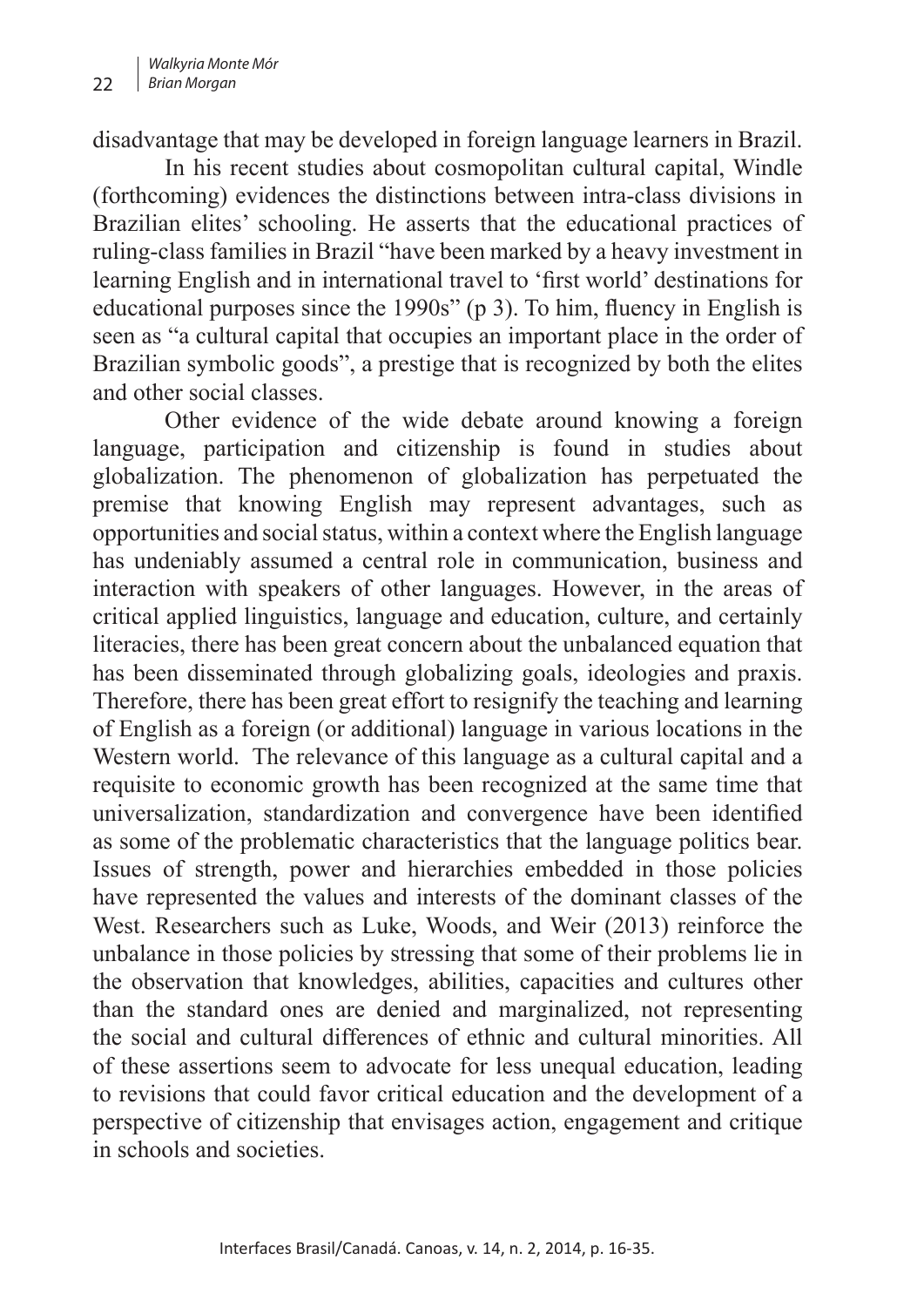## **Why active citizenship?**

The assertion that 'everyone is born a citizen, being entitled to rights and responsibilities' has not necessarily guaranteed equal opportunities in Brazilian society, as it has veiled inequities of various sorts. In order to break away from this problematic conception and include an analysis of inequality, current debates in Brazil have borrowed the ideas promoted in the recent studies of literacies (NEW LONDON GROUP 2000) where much emphasis is given to citizenship as defned by action and engagement. In those studies, one will encounter the terms 'active citizenship, 'engaged citizenship' or 'critical citizenship', treated as synonyms, guiding inferences about the defnition of attitudes envisaged in practice: action, engagement and critique. These studies respond to: acknowledged social changes that require (a) new understandings or readings about institutional relationships in the life of people and groups and (b) reinvigorated civic participation in the life of institutions. Further, other aspects have shown relevance in the revision of the concept of citizenship, such as tendencies in the media communication that raise impediments to critical views about the 'common good'; and proximity and intensifcation of experiences with diversity, that then demand new approaches to negotiate identity and living with differences.

It has been understood, nevertheless, that the conceptual salience related to action, engagement and critique in the recently proposed understanding of citizenship has brought about a certain level of uncertainty to teachers, who sometimes feel as if they are walking on a tight rope amid new thresholds plotted by studies of postmodernity, liberalism, neoliberalism, transnationalism, globalization and various others. This feeling of uncertainty explains teachers' inquiry as to whether such concepts entail 'conformity' or 'critique', multiple sides of active citizenship that invoke Spradley and McCurdy's widely known terms 'conformity and confict' from the feld of cultural anthropology (2009).

#### **Engaged citizenship as conformity, as critique**

It should be noted that the issue of conformity is often raised by researchers in their attempt to advocate for critical citizenship. Ratto and Boler (2014) identify conformity in the premises of citizenship when it is restricted to "the standard political activities of voting, advocating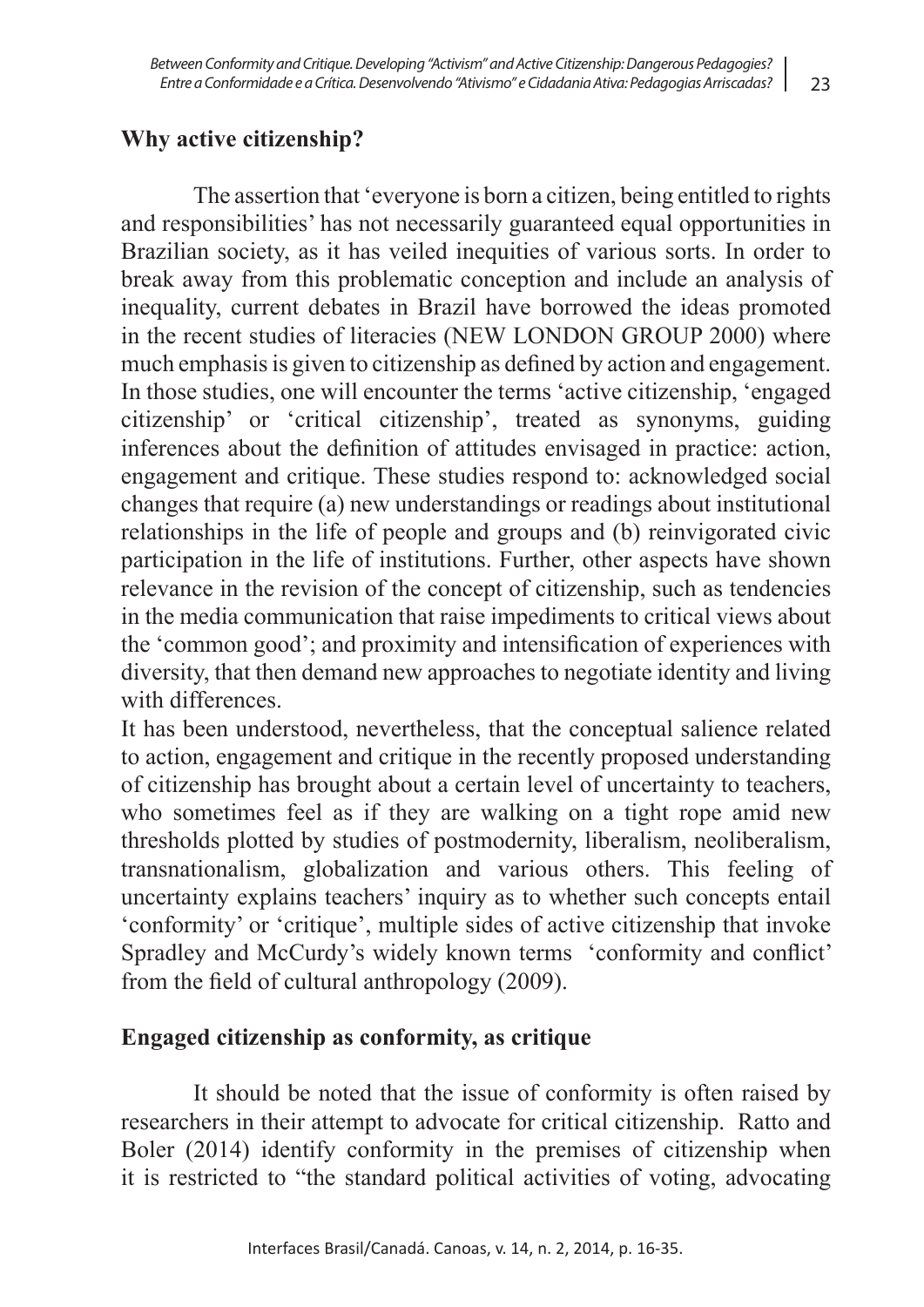for policy changes, and protest" (p 7) and when it "invokes notions of membership, rights and belonging, all of which are curtailed and limited by nation-states" (p 8). The authors also claim that this view of citizenship may become problematic when it is associated with the "atomistic individual" as in "the conception deeply rooted in Western thought" (p 11). According to this perspective, one may be misled to believe that individual choices are able to supersede realities of social hierarchies, power differentials and uneven felds. In addition, the researchers argue, even the newly expanded views of citizenship, such as the one related to the engaged citizen, may end up as practices that "align with or are appropriated by an emphasis on liberal individualism" (p 12), much valorized by neoliberal enterprises.

Similar arguments have been made regarding the pervasiveness of liberal ideals in educational projects. For example, in an important critique of liberal multiculturalism, Kubota (2004) acknowledges its historical contributions to social justice, such as in the extension of voting rights for women and racial minorities. At the same time, the negative social and disciplinary effects she identifes are numerous: e.g. liberal multicultural notions of universality, objectivity, and neutrality—when adopted at the institutional level—lead to policies and practices that treat diversity in superficial ways, that are blind to systemic forms of discrimination, and that exaggerate meritocratic explanations for advancement in both schools and the broader society. It is possible to interpret that Kubota's congruent perceptions support the premises of engagement and participation in the 'active citizenship' proposals presented in this paper.

Indeed, some citizenship proposals may appear less bound to conformity, such as the ones that invoke the formation of public spheres. These are meant to "provide citizens space to deliberate, debate, and discuss matters of public interest outside of formal government processes" (RATTO; BOLER 2014, p 13). Based on Habermas's (1962) conceptualization (1962), *public spheres* promote democratic participation by identifying and supporting the ideal conditions in which all voices can be heard and appraised equally in the deliberative process. However, this conceptualization fails to recognize the extent to which social hierarchies and power relations restrict participation in public sphere debates. In settings of increased diversity, such citizenship proposals also overlook the communicative and rhetorical conditions (e.g. monolingual versus multilingual participatory policies and norms) by which such hierarchies are sustained. Another point we might consider is the notion of agonistic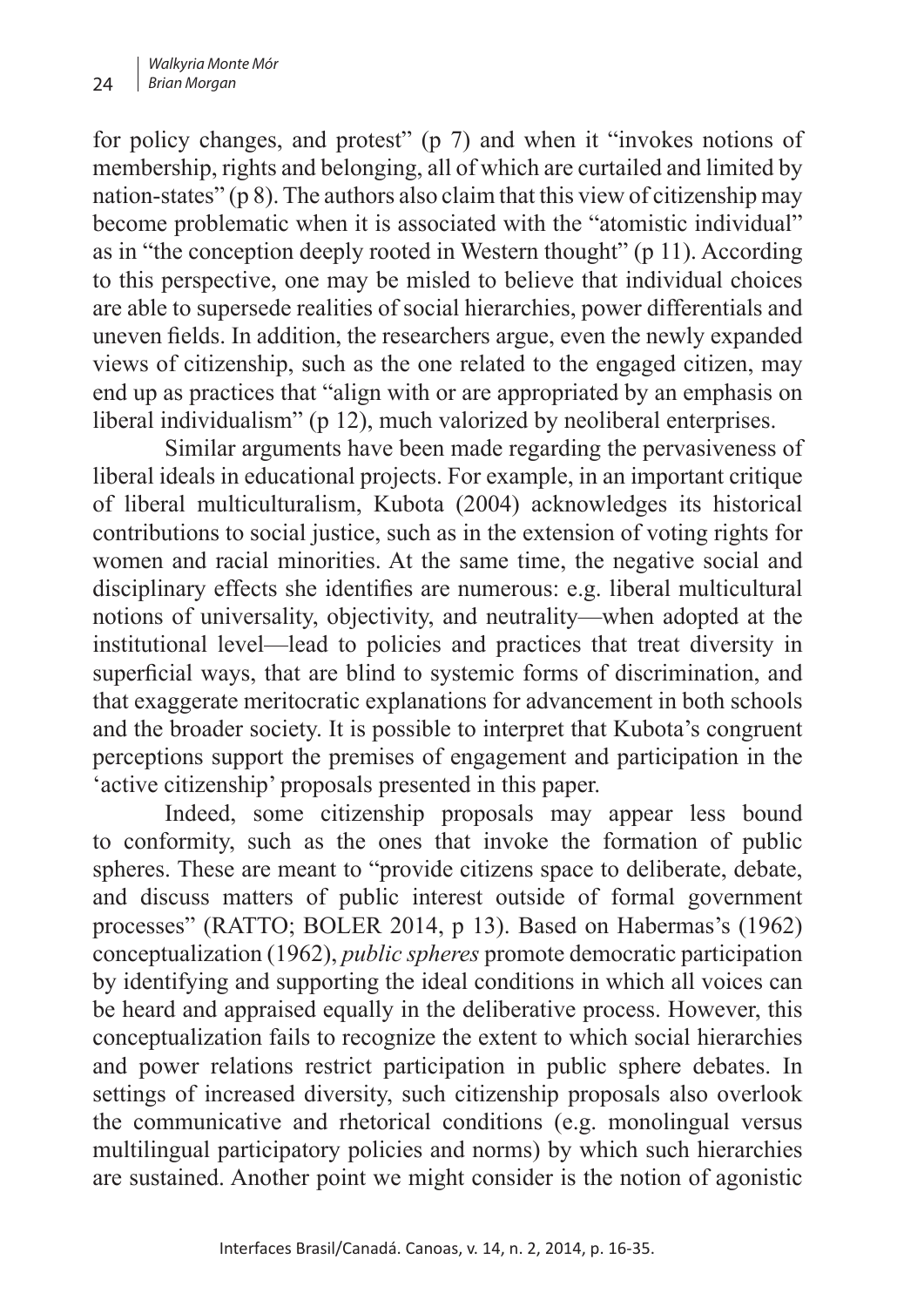citizenship practices (cf. Mouffe in JORDÃO in press; TAMBAKAKI 2011): critical/engaged citizenship is not achieved solely through communicative or procedural consensus (cf. Habermas's discourse ethics) but instead through acts of *dissensus* and the provisional mobilization of 'them-versus-us' alliances empowered through effective and media savvy, rhetorical citizenship skills.

Engaged citizenship as critique is, thus, seen as the model that makes a difference by enabling critical social participation and choices that go beyond individuality, without disregarding individual interests. In Ratto and Boler's depiction, it entails "new forms of participatory engagement and world-making" (Ibid., p 8), a possibility that greatly expands the 'rights and responsibilities' concept of being a citizen. Within this perspective, engagement, action and critique enable 'doing', 'making' and 'remaking' as social participation. Through such practices, new understandings and readings related to citizenship may be accomplished, starting with the realization that institutional relationships in the lives of individuals and groups are not given or fxed in a naturalistic sense, but that they are, instead, social arrangements always open to (re) interpretation. In this way, civic participation may be reinvigorated.

We now turn to the challenge of fostering such forms of critical engagement in light of the constraints and opportunities presented in language teaching programs and curricula. It requires us to think of feldinternal practices and areas of expertise that ELT and LTE can bring to broader discussions of citizenship across disciplinary domains.

## **Critical Citizenship Pedagogies in Action**

The activity described below is a major group project for a full year content-based course called Academic Foundations (ENSL 2700 6.0). The college also offers a more advanced set of 3000-level courses. Almost all of the students in ENSL 2700 are in frst or second year and are able to take disciplinary courses in French, but are in need of higher-level instruction in academic English in order to accomplish similar content profciencies in English. In their second/additional language, they study academic lexico-grammar, reading strategies, essay writing skills, as well as the types of speaking/listening skills and interactional pragmatic norms required to participate in university seminars and lectures. A key dimension of the course is the integration of meaningful academic content that is

25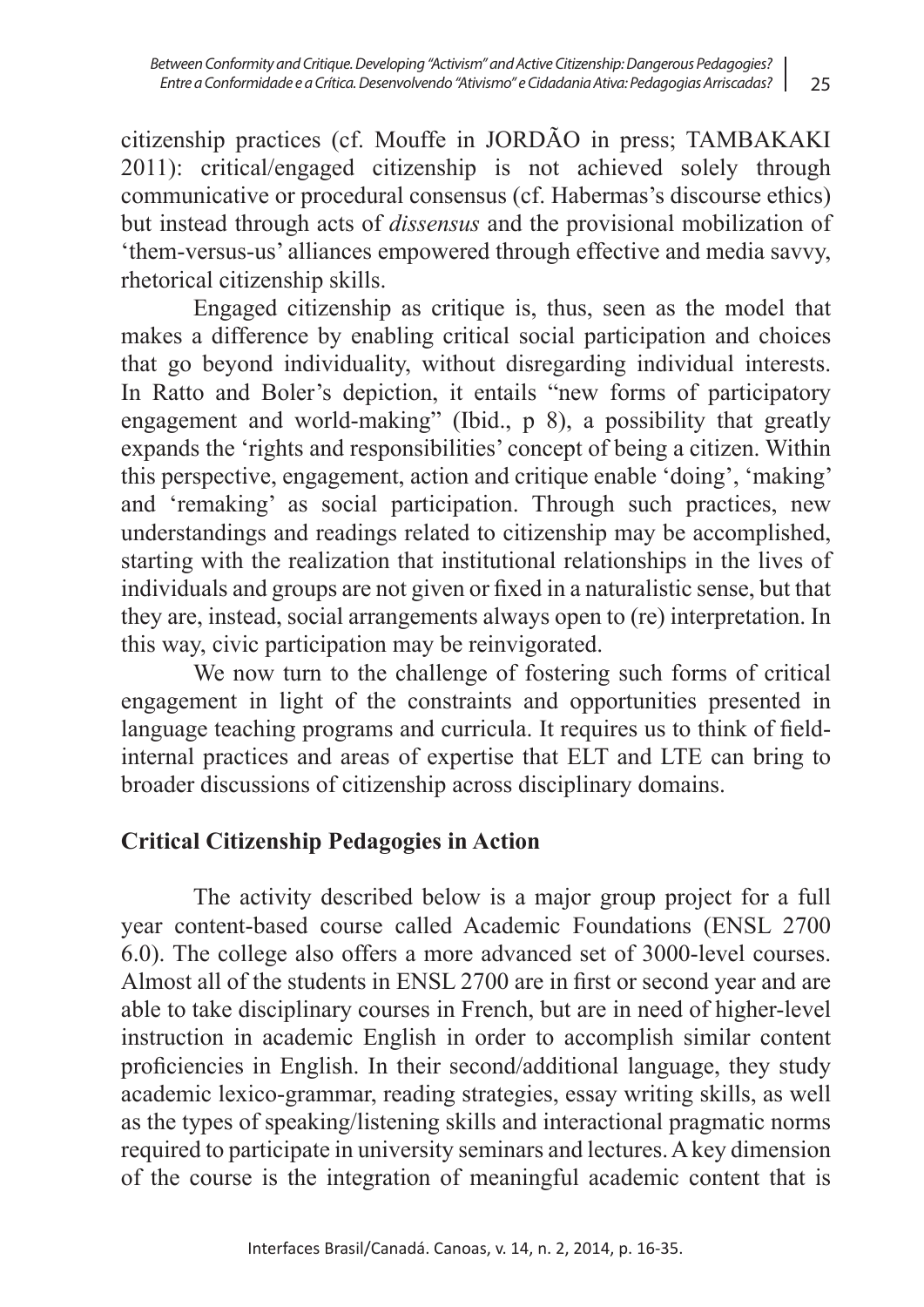intrinsically motivating for students and in keeping with Glendon/York's broader commitment to programs that stimulate community engagement and social justice at local, national and international levels.

At first glance, the setting of an additional/foreign language classroom might seem a disadvantaged context for active or critical citizenship. Yet, arguably, the opposite is the case (MORGAN; VANDRICK 2009). Bi/Multilingual students bring a critical awareness of language, discourse, and identity that monolingual students do not share. Guided by their teachers, they are better positioned to recognize how particular lexico-grammar choices condition the way we understand and respond to current events. Also, considering the ethno-linguistic diversity of Toronto, and the growing internationalization of North American universities, EAP classrooms are indeed public spheres in which the voices of historical enemies are heard for the first time, unfiltered through official media and propaganda. Brazilian universities may not yet have similar levels of internationalization, but in major urban centres such as São Paulo, such developments are likely, suggesting similar transformative and dialogic options for content-based, foreign-language teaching at the university level. In short, the setting of additional/foreign language learning is a resource and not a liability for active and engaged citizenship pedagogies. Newcomers perceive local conditions in ways no longer recognized by longstanding residents. Indeed, they become critical ethnographers if encouraged through syllabus design that promotes critical inquiry and comparison, rather than a celebratory acceptance of official nation-state narratives. As we have stated throughout this article, this is always a precarious path, balanced between conformity and critique, not least of all the realization that the growing internationalization of universities, itself, is a development driven by neoliberal policies that threaten to undermine the integrity of academic programming (CHOWDURY; PHAN 2014).

#### **The "Get Involved" Project**

Now Magazine is a free weekly newspaper with a vibrant progressive editorial policy and a substantive list of current events (arts, politics, environment, etc.) in the city of Toronto. In the January 3-9, 2008 issue, the cover title proclaims "Do It Now: Hundreds of Ways to Take Action and Get Involved". The cover image is of a racially and gendered mix of young people in their 20's, holding a "Do It Now" banner and several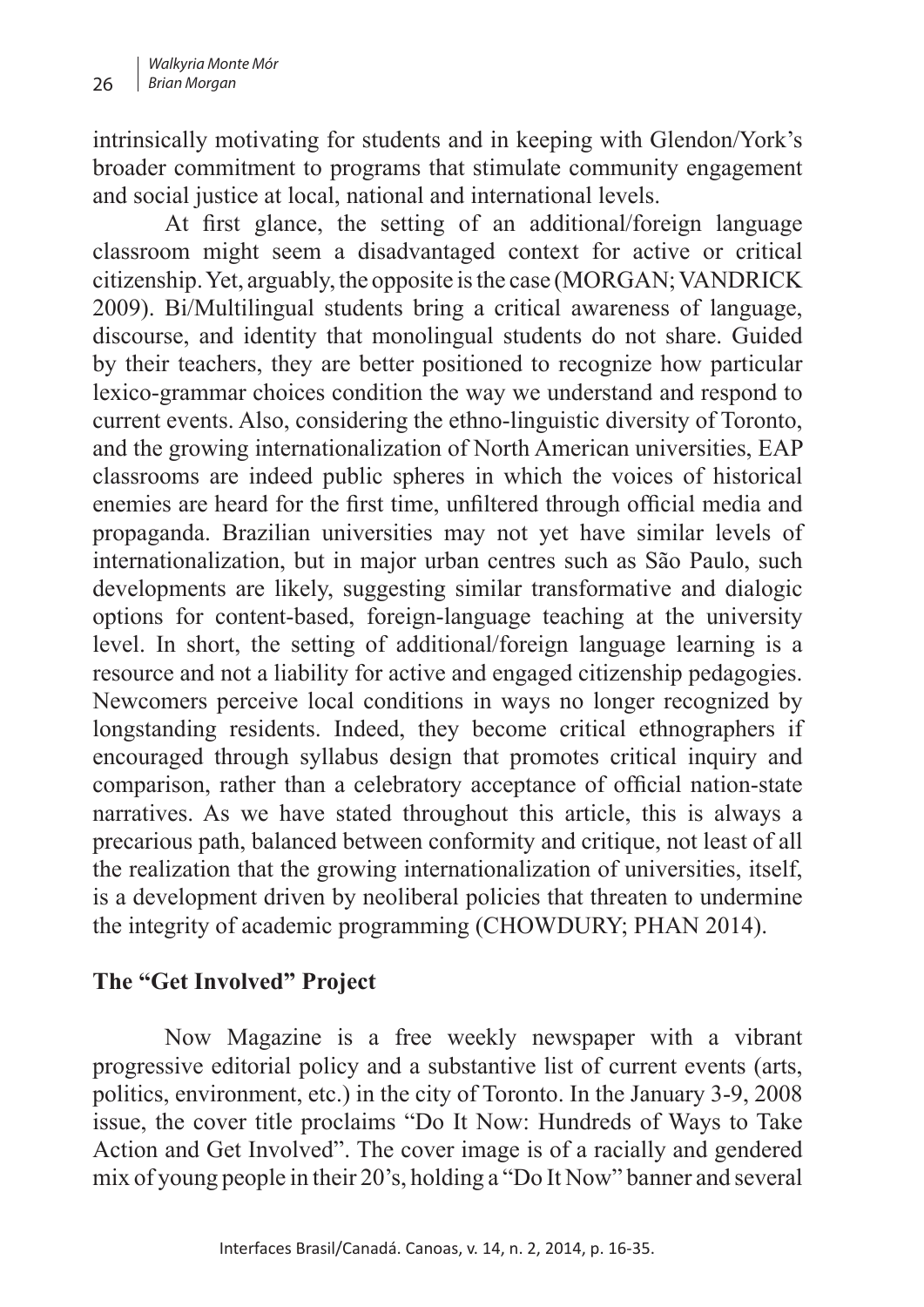placards with captions such as "Free the Web", "I Dream in Green", "Party for Change", "Screw Corporations: Art = Power". Inside the newspaper, there is a list of hundreds of non-governmental organizations (NGOs), doing development work in the city or that have local offices for their international projects. The list, compiled by Leslie McAllister, provides brief descriptions and contact information (websites, phone numbers, addresses) for each organization, placed within the following categories of service and/or community: e.g. Animal Protection, Anti-Poverty, Literacy, Arts, Community, Diversity, Green, Health, Literacy, Human Rights, Peace, Queer, Tenants, Women. As the accompanying article states on p. 29, "There are organizations all over TO [Toronto, Ontario] wanting to work with you to make the world a better place".

For my students in ENSL 2700, I provide a handout of selected NGOs that usually covers about 10 pages. Below is a very short sample, which indicates the diversity of NGOs involved. Now Magazine actually provided a short descriptive paragraph for each of the several hundred organizations it included in the issue:

• **OUT OF THE COLD:** Local religious communities open their doors to provide food, shelter and support to those in need. www.ootc.ca.

• **ST FRANCIS TABLE:** Nonproft restaurant in Parkdale committed to social justice. 416-532-4172, www.capuchinoutreach.org.

• **ANIMAL ALLIANCE OF CANADA:** This group works for animal rights. 416-462-9541, www.animalalliance.ca.

• **WOODGREEN COMMUNITY CENTER:** delivers meals to seniors and runs after school programs. 416-469-5211, www.woodgreen.org.

• **ANISHNABI HEALTH:** Works to improve the health and well being of aboriginal people. 416-360-0486, http://aht.ca.

• **DAVID SUZUKI FOUNDATION:** Dedicated to solving global warming, protecting human health, saving oceans, promoting global conservation and building a sustainable economy.1-800-453-1533, www. davidsuzuki.org.

• **ASIAN COMMUNITY AIDS SERVICES:** Serves the east and Southeast Asian communities assisting people affected by HIV/AIDS. 416-963-4300 ext. 25, vol@acas.org,www.acas.org.

• **CANADIAN CENTER FOR VICTIMS OF TORTURE:** Assists childr n survivors with homework, offers ESL tutoring and provides interpretation services. 416-363-1066, www.ccvt.org.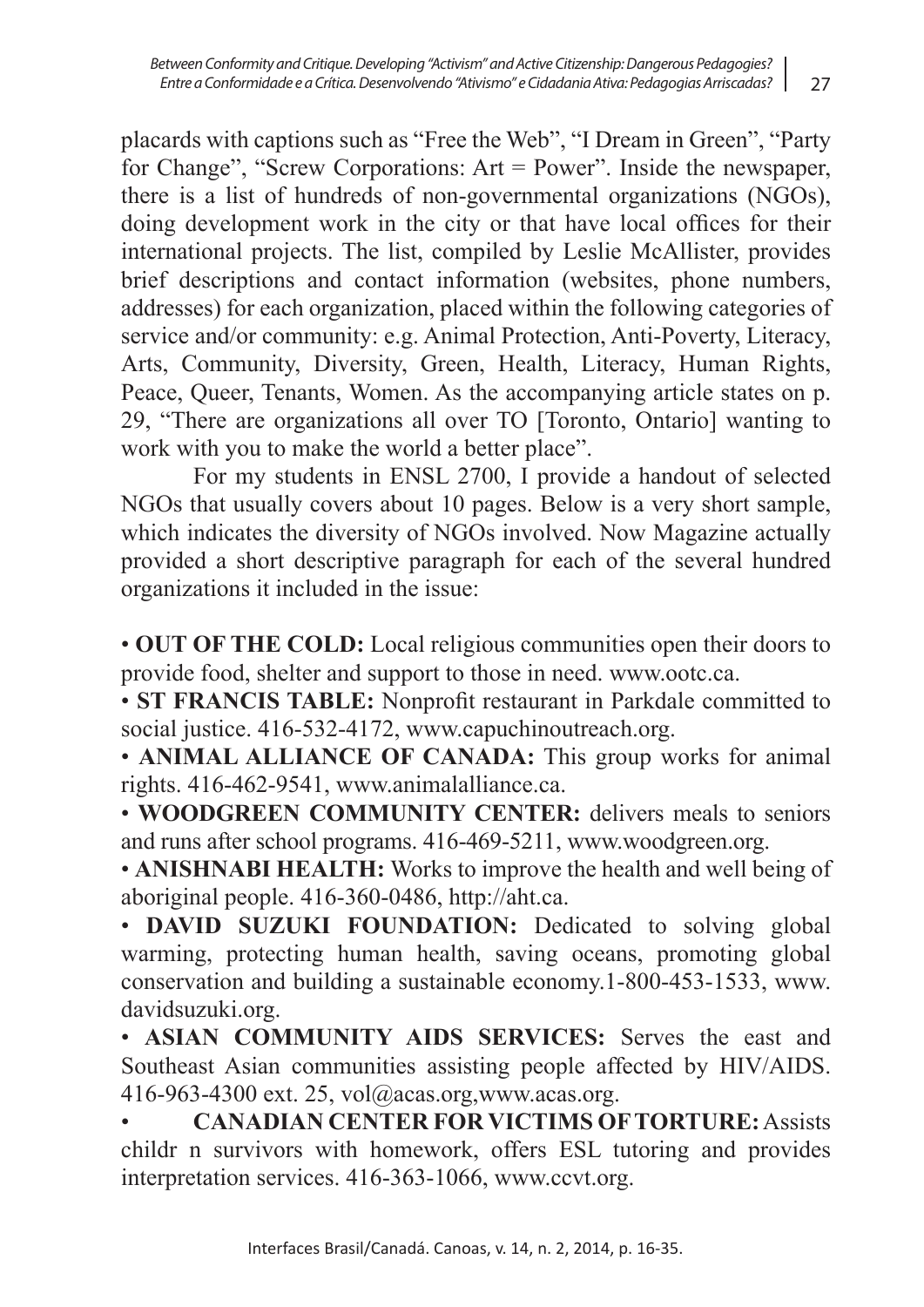In small groups I ask students to select an NGO to research and present to the whole class later in the term. Students are also given the option of suggesting an NGO not included in the "Get Involved" list provided by NOW. They are given the following assignment sheet, with which to discuss their choice, the scope of the assignment, and the ingroup division of tasks:

## **"Get Involved/Do It Now!": ENSL 2700.6 Assignment Oral Group Presentation (20-30 min., 15% of fnal grade)**

• The topic of this oral presentation will be the idea of active citizenship, either at a local or global level. Select one of the organizations from the "Get Involved" handout and provide information about it.

• What social issue or problem does the organization address? What community groups (gender, ethnicity, etc.) does it represent? What are its sources of funding, etc.?

• Also, it's very important to research and critically analyze the problem/ issue that the organization hopes to change. Your research should include peer-reviewed, scholarly sources.

• You will be evaluated on: the quality of your research, preparation and organization, knowledge of the topic, language use (including pronunciation and grammar), and audience engagement [students are also required to provide discussion questions post-presentation]

It is important to note that the second bullet point above draws attention to the prevalence of identity-based NGOs in Toronto, a point that reiterates the politics of liberal multiculturalism as discussed by Kubota (2004) above. The same bullet point also encourages critical inquiry directed towards sources of funding. Most NGOs post their budgets online, including the percentage of their income that goes towards salaries and administration, versus direct expenditure on the actual service or charity. Point three emphasizes learning about the context/purpose for the  $NGO$ 

After the selection of NGOs for presentation, a lot of class time is spent on EAP language skills, related research concerns (summarizing, paraphrasing, citations) and the kinds of multiliteracies issues involved. Comparison between written and oral texts is a prominent issue,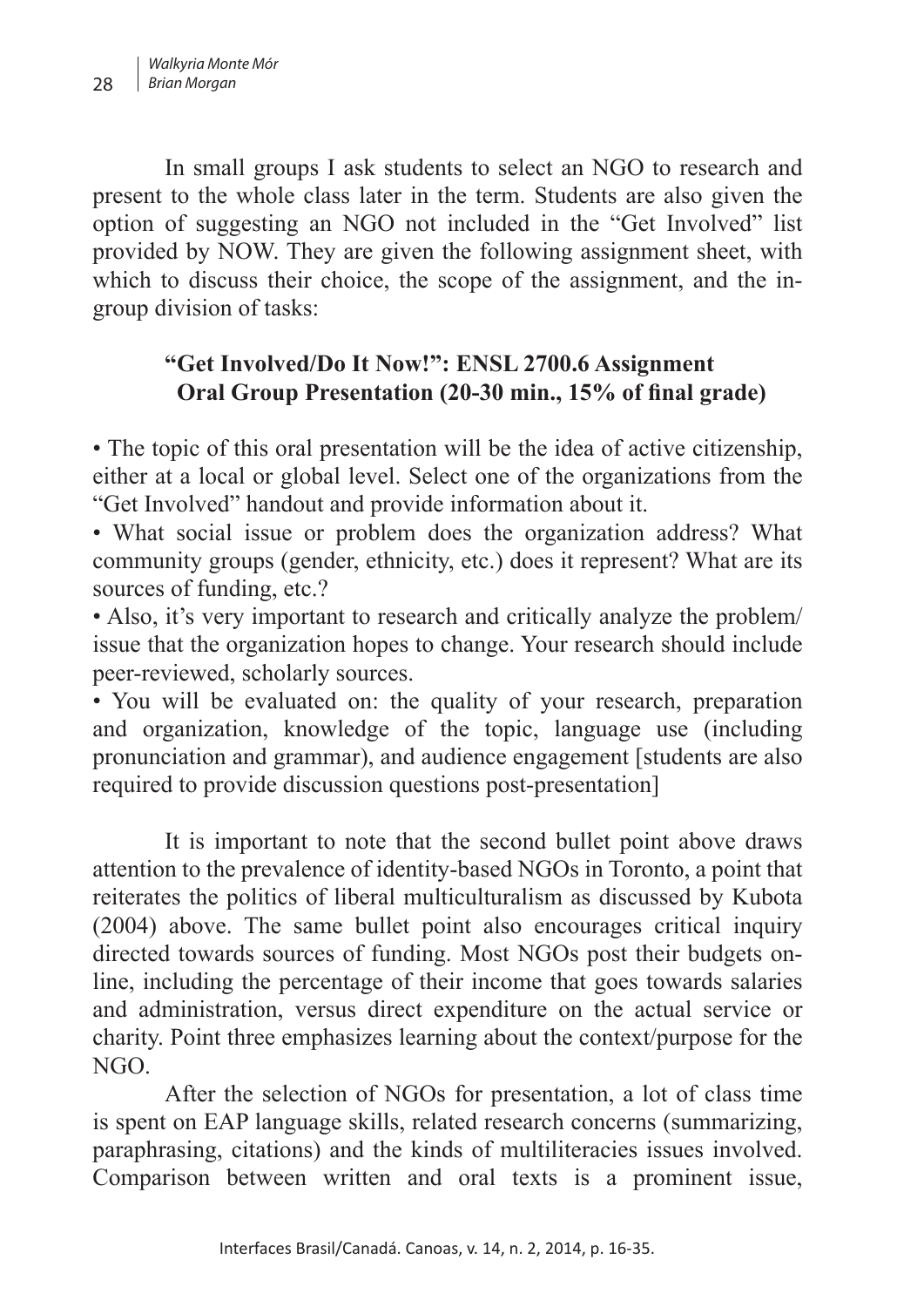emphasizing the lexical and information density of the former and foregrounding the prosodic features of the latter that can support emphasis and cohesion in an oral text. We also look at the multimodality of the assignment, discussing the best ways to integrate their oral texts along with a Power-Point presentation that might include images and video clips, as well as a short, paper handout for the whole class. As noted above, the multiliteracies work of the New London Group (2000) is particularly useful for teachers in considering the design features and affordance-rich opportunities available to students for their presentations.

#### **St. Francis Table**

Over the past four years, St. Francis Table (SFT) has been one of the most popular NGOs chosen by students for this project in ENSL 2700. SFT is an unusual non-proft restaurant situated in one of the low-income areas of the city. It is supported through private donations of food and money. SFT serves daily meals at a nominal cost (i.e. one dollar) or for free for those who can't afford it. Students are surprised to fnd out that it is run by a Catholic order of priests/monks named after St. Francis. From the Franciscans that operate the restaurant, students learn about the problems of food security and hunger in such a wealthy country like Canada, and in its preeminent center of commerce, the city of Toronto. The number of full time, all year round food banks in the city is always a shock. Through their research, students learn about a number of contributing factors: drug & alcohol addiction, mental illness, but also a lack of affordable housing in the city and huge income disparities forcing the working poor to seek out help from places like SFT. As part of their presentations, many groups take digital photographs of the décor to highlight its welcoming appearance—not unlike any other commercial restaurant—and the priority given to maintaining the dignity of those who visit. Students also learn about the day-to-day challenges involved (e.g. scheduling sittings for busy days, coordinating volunteers, dealing with clients with substance-abuse problems).

#### **Discussion: Dangerous Pedagogies Between Conformity and Critique**

There is not enough space here to go into greater detail regarding SFT's operation and the community it serves. In the "Get Involved"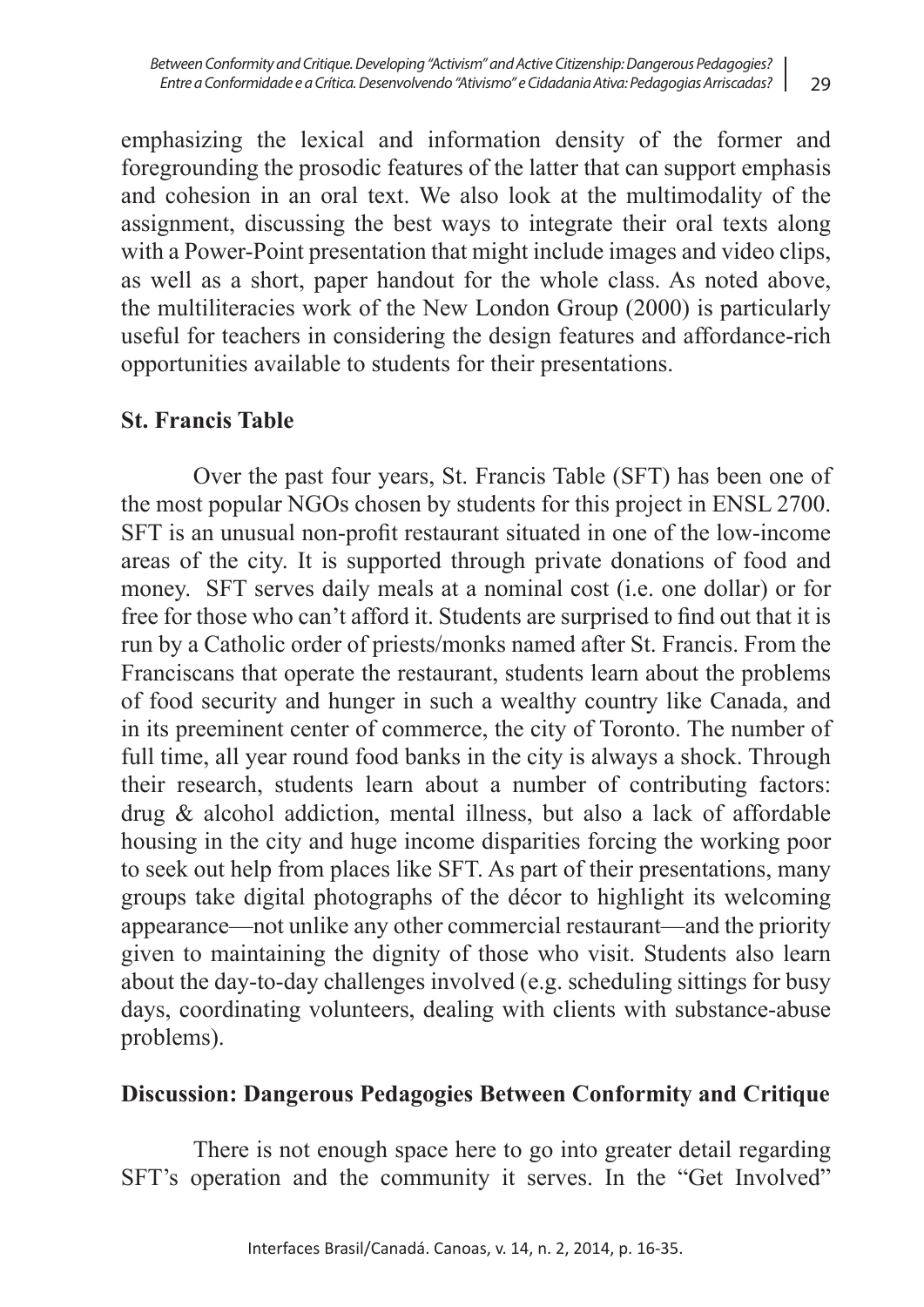project, there is a small supplementary assignment, an individual refection paper on both the topic (NGO) for the presentations and the language challenges and insights each student experienced. In these refection papers, a frequent comment on SFT—and indeed most of the NGO's covered—is that Canadians are "generous" people and that it is a society in which volunteerism and community service are highly valued and normalized. And it is on this observed point in which "dangerous" pedagogies (cf. Foucault) that traverse conformity and critique become most relevant. For some longstanding citizens/teachers, it can be tempting to take such comments at face value and as a source of national pride, indeed, expecting such reassurances from students as anticipated outcomes of the "Get Involved" assignment. When such reassurances are not forthcoming, however, teachers should be cautious in passing negative judgement, instead allowing further debate to occur, especially during the post-presentation discussions in which the whole class takes part.

Certainly, such discussions are invaluable for promoting academic language profciencies in EAP settings, particularly in support of effective argumentation and in generating ideas for composition. But beyond language profciencies, and as noted above, the multiple voices inherent in an EAP setting can open up critical citizenship perspectives less often considered. As in the case of SFT, for example, it can be an opportunity to valorize community volunteerism and support of food banks, but also an opportunity to question their now permanent existence in a developed nation of remarkable wealth. Moreover, it can also become an opportunity to discuss the possible functions of volunteerism and community engagement under neoliberalism and the steady decline of state responsibility and investment in social welfare (see e.g. OLSSON 2010; MILLAR 2014). Again, to revisit the title of our article, the pedagogical point in debating community engagement and volunteerism is not to pass ultimate judgement (i.e. to determine whether or not it is 'bad' or 'good') but to note that it may always be "dangerous", in which both conformity and critique are potentially implicated. In this respect, as Foucault notes, "we will always have something to do" when exploring issues of language, power and citizenship in ELT classrooms.

#### **Final Considerations**

We wish to reiterate the value of the kinds of Brazilian-Canadian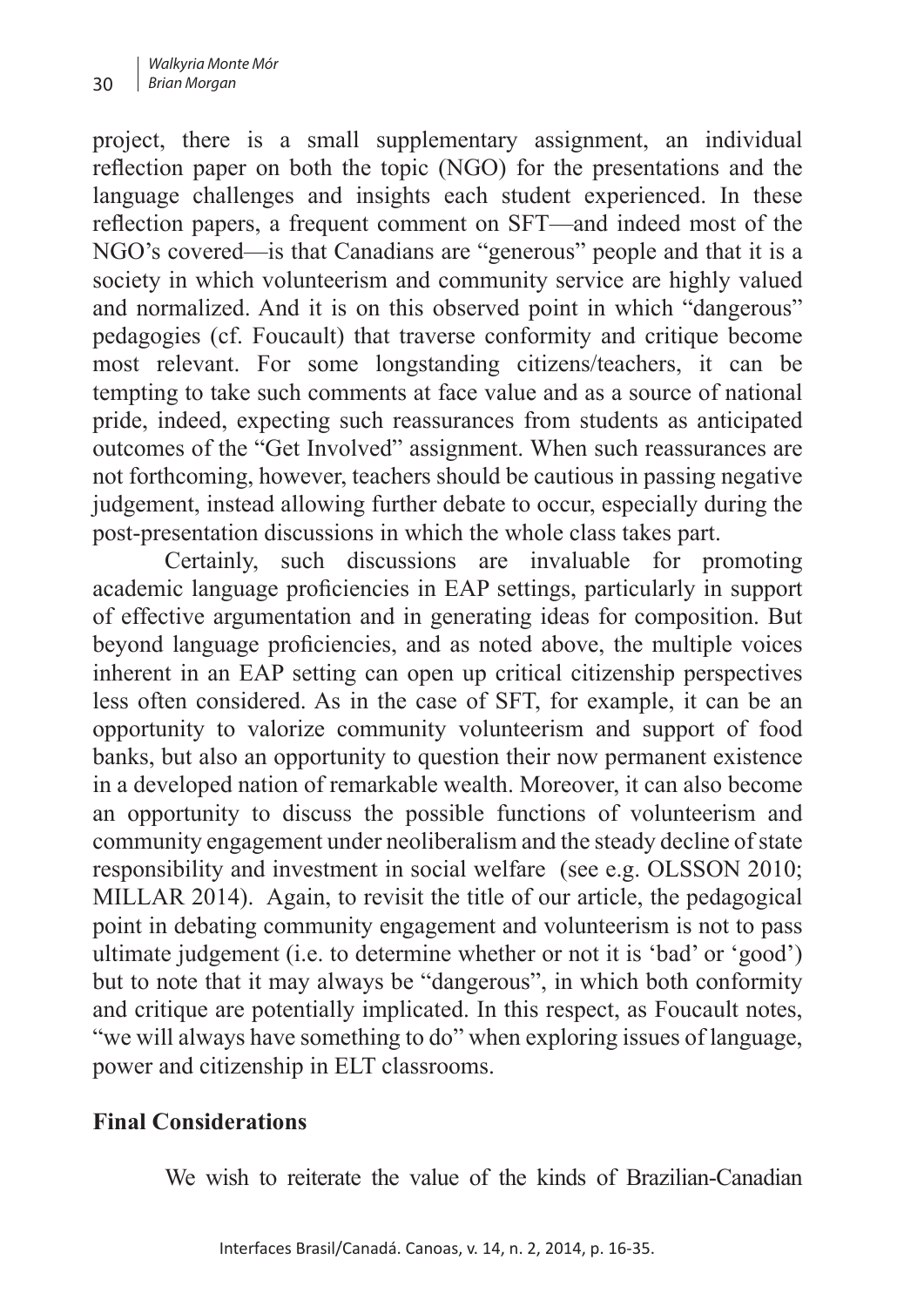research exchanges we have described in this article. Working together on areas of mutual interest, we have come to appreciate the productive synergies that can emerge through such projects. As noted earlier, the value of such collaboration unfolds in bidirectional and dialogic ways—in the generation of transnational and international insights, but also in the reassessment of our own respective localities as seen through the eyes of our partners. In spite of the different social histories we bring to our conversations, a key commonality has been a concern for the *critical*—what it can mean and how it might be implemented across varied sites of practice, particularly the practices of citizenship in ELT and LTE settings, where meaningful public engagement is usually subordinate to the acquisition of linguistic code. Yet, as we have argued, the prioritization of a restricted, lingua-centric model of second/foreign language acquisition fails to utilize the social and critical resources that ELT students bring to such settings

and that are available for a more socially engaged curriculum in which the dangers of conformity and critique are central concerns. Towards this goal, we look forward to further collaboration.

### **Endnotes**

- 1 Professora Livre-Docente da Universidade de São Paulo, Departamento de Letras Modernas. São Paulo, SP, Brasil. walsil@uol.com.br
- <sup>2</sup> Glendon College / University of York, Toronto, Ontário, Canadá. bmorgan@ glendon.yorku.ca
- <sup>3</sup> It involves 1) investigation and 2) intervention through an ongoing teacher education program. The investigation focuses on understanding the relationship between foreign languages teaching in public schools and its interface with education, how such teaching contexts conceive of language and the development of citizenship and inclusion through foreign languages teaching. These aims might be summarized as follows: 1) to verify local knowledge practices about foreign languages practices and how they relate to teachers' and students' roles in the investigated places; 2) to identify teachers' and students' notions of global and local in their pedagogical practices; 3) to survey teachers' educational backgrounds on foreign languages teaching; 4) to survey regional methodologies and epistemologies related to foreign languages. The intervention proposal through an ongoing teacher educational program aims: 1) to design syllabuses according to critical educational perspectives to address local specifc needs; 2) to design syllabuses and pedagogical materials aiming at promoting inclusive education through foreign language, refecting language(s) concepts in accordance with local and global society.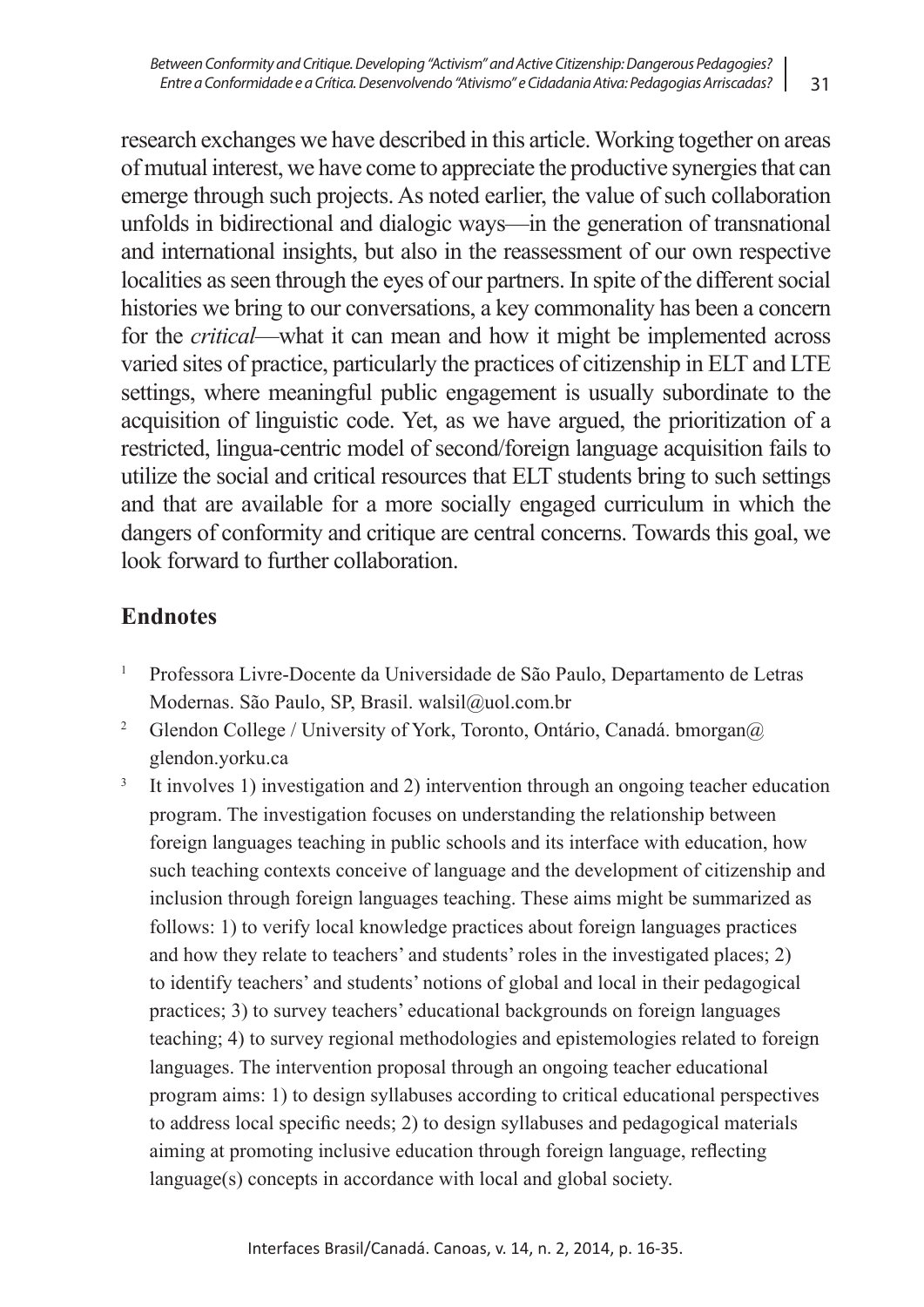- <sup>4</sup> Its goals: 1. To strengthen transnational literacy and cross-cultural understanding in Brazil and Canada; 2. To work with English teachers, in schools and universities, to integrate theory and practice, developing site-specifc pedagogies appropriate to global challenges; 3. To advance understanding of how globalization is impacting education in Canada and Brazil; 4. To advance the Brazil/Canada relationship; 5. To contribute to understanding of how to make transnational, interdisciplinary partnerships work.
- <sup>5</sup> The conceptualization of danger implied in the title and in various in-text references, comes from Foucault (1983): "My point is not that everything is bad, but that everything is dangerous, which is not exactly the same as bad. If everything is dangerous, then we always have something to do" (pp. 231-232). Foucault's sense of danger here requires ongoing attentiveness to the ways in which concepts and practices related to citizenship are locally articulated with disciplines (e.g. ELT, LTE), institutional demands (e.g. university policies) and socio-historical factors at the community and nation-state level.

## **References**

BENESCH, S. C*ritical English for Academic Purposes: Theory, Politics, and Practice.* Mahwah, NJ: Lawrence Erlbaum Associates, 2001.

BRYDON, D. *Brazil-Canada Knowledge Exchange Project: Developing Transnational Literacies.* Social Sciences and Humanities Research Council, 2011.

BLUTEAU, R. V*ocabulario portuguez & latino: aulico, anatomico, architectonico* Coimbra: Collegio das Artes da Companhia de Jesus, 1712 - 1728. 8 v.; ver também SILVA, Antonio Moraes. Diccionario da lingua portugueza - recompilado dos vocabularios impressos ate agora, e nesta segunda edição novamente emendado e muito acrescentado... Lisboa: Typographia Lacerdina, 1813; PINTO, Luiz Maria da Silva. Diccionario da Lingua Brasileira por Luiz Maria da Silva Pinto, natural da Provincia de Goyaz. Ouro Preto: Typographia de Silva, 1832. Estes dicionários estão disponíveis em coleção digital da USP em http://www.brasiliana. usp.br/dicionario.

BLUTEAU, R. *Vocabulario portuguez & latino: aulico, anatomico, architectonico*  Coimbra: Collegio das Artes da Companhia de Jesus, p. 1712-1728, v. 8.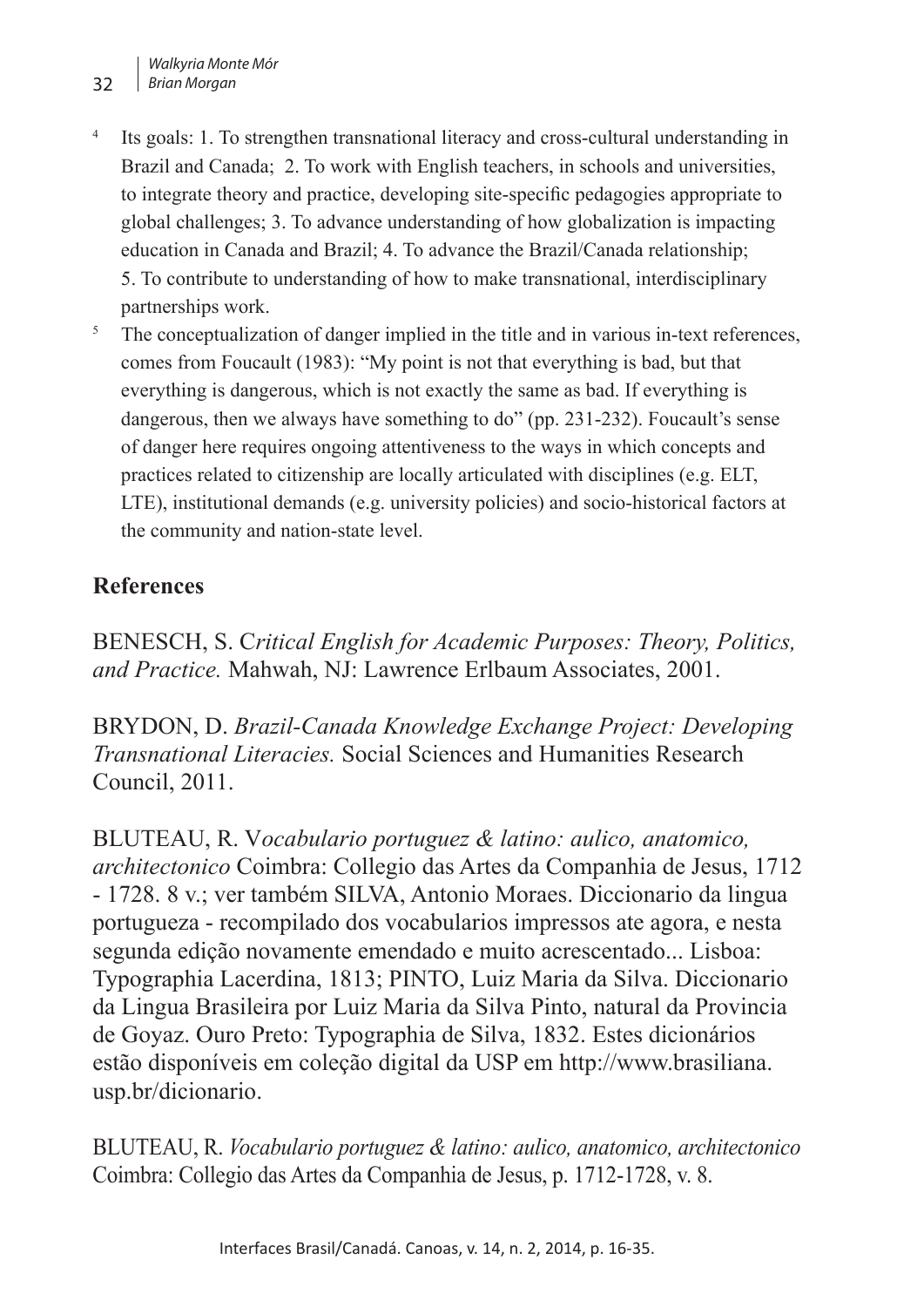33

CARVALHO, J. M. *Cidadania no Brasil – o longo caminho.* 3ª ed. Rio de Janeiro: Civilização Brasileira, 2002. p. 9-10.

CHOWDURY, R.; PHAN L. H. *Desiring TESOL and International Education: Market Abuse and Exploitation.* Bristol, UK: Multilingual Matters, 2010.

CLARKE, M.; MORGAN, B. Education and Social Justice in Neoliberal Times: Historical and Pedagogical Perspectives from Two Postcolonial Contexts. In M. Hawkins (ed.), *Social justice language teacher education.* Bristol*,* UK: Multilingual Matters, 2011. p. 63-85.

CORSON, D. *Teaching for Market-Place Utility. International Journal of Leadership in Education*, v. 1, p. 1-13, 2002.

CRAWFORD, J. *The political paradox of bilingual education*. Em J. Crawford, At War With Diversity (p. 84-105). Clevedon: Multilingual Matters, 1998.

FOUCAULT, M. On the Genealogy of Ethics: An Overview of a Work in Progress. In H. Dreyfus & P. Rabinow (eds) *Michel Foucault: Beyond structuralism and hermeneutics*, 2. ed. Chicago: The University of Chicago Press, 1983, p 229-252.

KUBOTA, R. Critical Multiculturalism and Second Language Education in B. Norton and K. Toohey (ed.) *Critical Pedagogies and Language Learning*. Cambridge, New York: Cambridge University Press, 2004. p. 30-52.

HABERMAS, J. *The Structural Transformation of the Public Sphere: an inquiry into a category of bourgeois society*. Cambridge: Polity Press, 1962.

JORDÃO, C. M. EFL as Hydra: rescuing Brazilian teacher educators from privilege. In P. Bunce, V. Rapatahana, R. Phillipson, & T. R. F. Tupas (org.) *Why English? Confronting the Hydra.* Bristol, UK: Multilingual Matters, in press.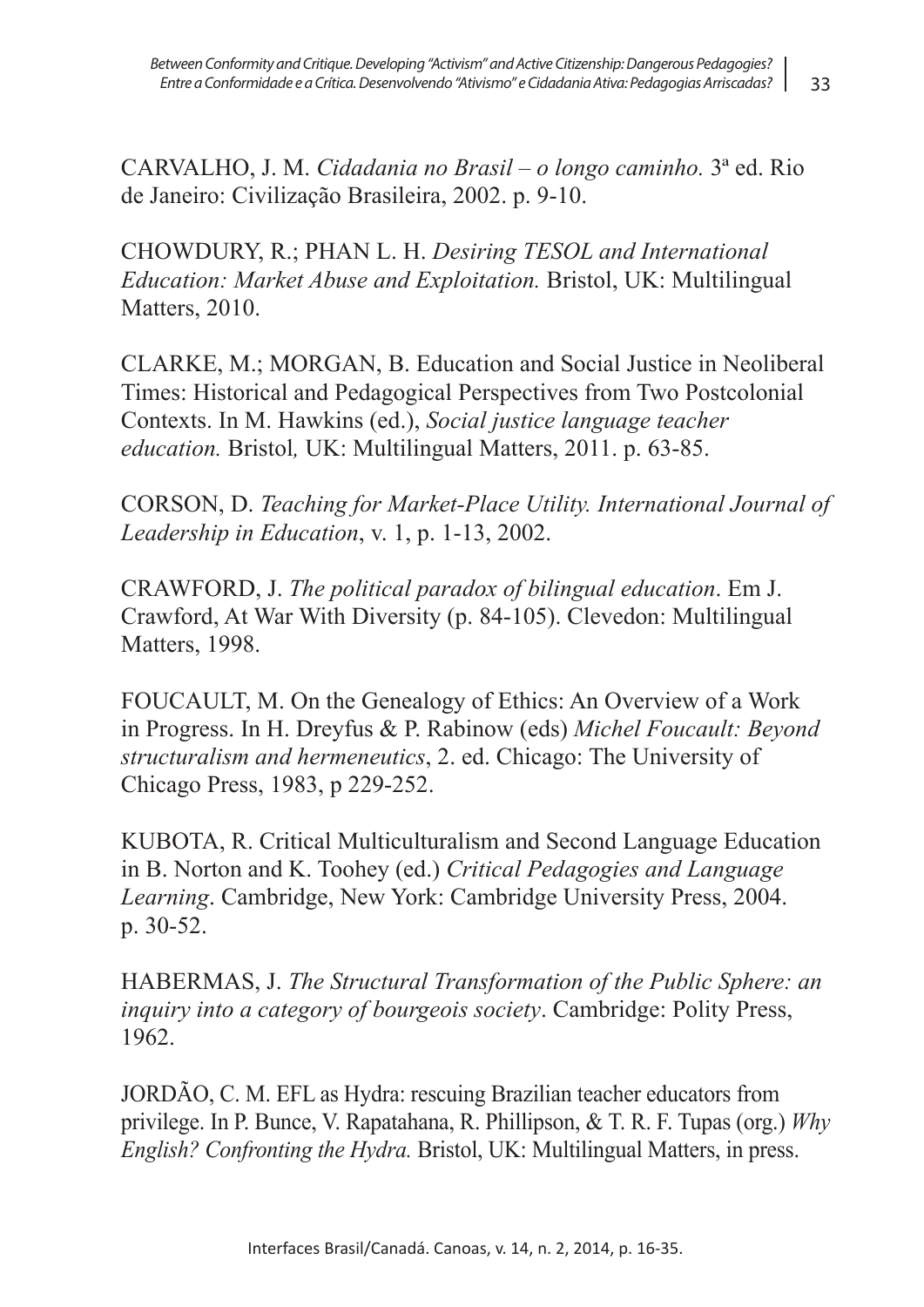LUKE, A.; WOODS, A.; WEIR, K. Curriculum, Syllabus Design and Equity: a primer and model. New York and London: Routledge, 2013.

MENEZES DE SOUZA, L. M. T., MONTE MÓR, W. Orientações Curriculares para o Ensino Médio: Línguas Estrangeiras in Brasil, *Orientações Curriculares para o Ensino Médio, Linguagens, Códigos e Tecnologias.* Brasília: MEC-SEB, 2006.

MILLAR, J. *The Revaluation of the National Language in a Post-National Era: Language Policy and the Governance of Migration and Citizenship*. PhD Thesis, York University, Toronto, Ontario, 2014.

MONTE MÓR, W. The Development of Agency in a New Literacies Proposal for Teacher Education in Brazil in E. S. Junqueira e M. E. K. Buzato (org.) *New Literacies, New Agencies? A Brazilian Perspective on Mindsets, Digital Practices and Tools for Social Action In and Out of School*. Nova York: Peter Lang Publishers, 2013.

MONTE MÓR, W.; MENEZES DE SOUZA, L. M. T. *Projeto Nacional de Formação de Professores: Novos Letramentos, Multiletramentos e Ensino de Línguas Estrangeiras.* Diretório de Grupos de Pesquisa - CNPq. 2009.

MORGAN, B.; VANDRICK, S. Imagining a Peace Curriculum: What Second Language Education Brings to the Table. Peace & Change: *A Journal of Peace Research*, v. 34, p. 510-532, 2009.

MORGAN B. Critical Practice in Community-Based ESL Programs: A Canadian Perspective. *Journal of Language, Identity, and Education,* v*.* 1, p. 141-162, 2002.

MORGAN B. *The ESL classroom: Teaching, critical practice, and community development*. Toronto, ON: University of Toronto Press, 1998. NEW LONDON GROUP. A Pedagogy of *Multiliteracies. Designing social futures*. In B. Cope & M. Kalantzis (Ed.), Multiliteracies. Literacy learning and the design of social futures. London, England, New York, NY: Routledge, 2000.

OLSSON M. *Liberalism, Neoliberalism, Social Democracy: Thin*